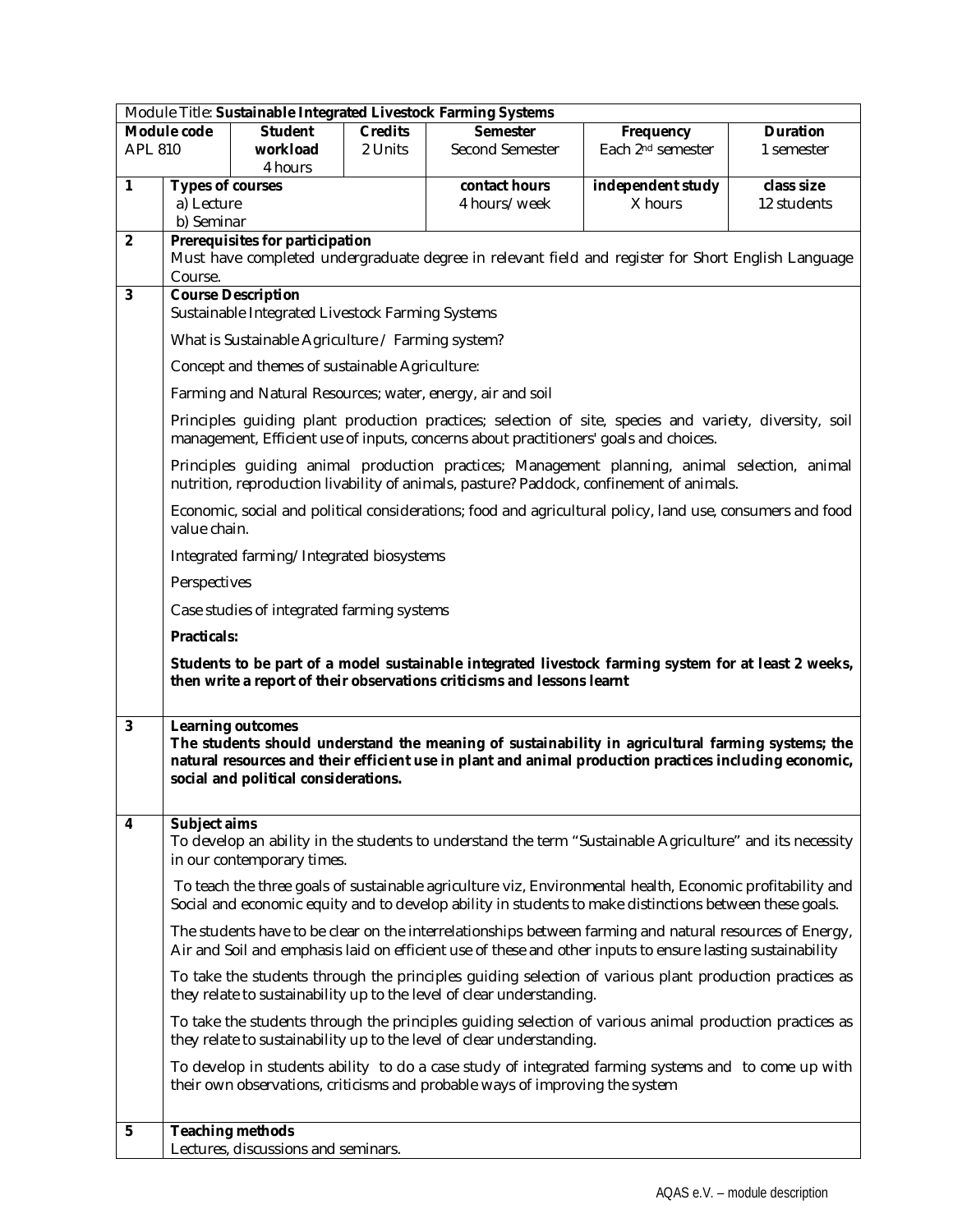| 6                                                                    | <b>Assessment methods</b>                                                                                 |                                                                                                           |  |  |  |  |  |
|----------------------------------------------------------------------|-----------------------------------------------------------------------------------------------------------|-----------------------------------------------------------------------------------------------------------|--|--|--|--|--|
|                                                                      | Assessment methods for course are in form of continuous assessment tests, term papers, class              |                                                                                                           |  |  |  |  |  |
|                                                                      | discussions, regular seminars and examination.                                                            |                                                                                                           |  |  |  |  |  |
| $\overline{\mathbf{z}}$                                              | This module is used in the following degree programmes as well                                            |                                                                                                           |  |  |  |  |  |
|                                                                      | M.AgSE                                                                                                    |                                                                                                           |  |  |  |  |  |
|                                                                      |                                                                                                           | PhD.AgSE                                                                                                  |  |  |  |  |  |
| 8                                                                    | <b>Responsibility for module</b>                                                                          |                                                                                                           |  |  |  |  |  |
|                                                                      |                                                                                                           | <b>Instructor I:</b>                                                                                      |  |  |  |  |  |
|                                                                      |                                                                                                           | General introduction,                                                                                     |  |  |  |  |  |
|                                                                      |                                                                                                           | Crop farming systems; Mono -cropping, mixed cropping, crop rotation, alley farming etc.                   |  |  |  |  |  |
|                                                                      |                                                                                                           | Animal rearing; Pastoralism, nomadic rearing, transhumans etc                                             |  |  |  |  |  |
|                                                                      |                                                                                                           | Comparison, advantages and disadvantages of the crop farming and Animal rearing systems                   |  |  |  |  |  |
|                                                                      |                                                                                                           | <b>Instructor II:</b>                                                                                     |  |  |  |  |  |
|                                                                      |                                                                                                           | What is sustainable Agriculture, and why?                                                                 |  |  |  |  |  |
|                                                                      |                                                                                                           |                                                                                                           |  |  |  |  |  |
|                                                                      |                                                                                                           | System's perspective in understanding sustainability                                                      |  |  |  |  |  |
|                                                                      | Farming and natural resources                                                                             |                                                                                                           |  |  |  |  |  |
|                                                                      |                                                                                                           | Principles to guide practitioners / growers in selecting appropriate plant management practices           |  |  |  |  |  |
|                                                                      |                                                                                                           | Principles to guide practitioners / producers in selecting appropriate Animal management practices        |  |  |  |  |  |
|                                                                      |                                                                                                           | Economic, social and political considerations; food and agricultural policy, land use, consumers and food |  |  |  |  |  |
|                                                                      |                                                                                                           | value chain.                                                                                              |  |  |  |  |  |
|                                                                      |                                                                                                           | Integrated farming/Integrated biosystems                                                                  |  |  |  |  |  |
|                                                                      |                                                                                                           |                                                                                                           |  |  |  |  |  |
|                                                                      | Case studies Seminars and Discussions                                                                     |                                                                                                           |  |  |  |  |  |
|                                                                      |                                                                                                           |                                                                                                           |  |  |  |  |  |
| 9                                                                    |                                                                                                           | Other information                                                                                         |  |  |  |  |  |
|                                                                      | <b>Practicals:</b>                                                                                        |                                                                                                           |  |  |  |  |  |
|                                                                      |                                                                                                           |                                                                                                           |  |  |  |  |  |
|                                                                      | Students to be part of a model sustainable integrated livestock farming system for at least 2 weeks, then |                                                                                                           |  |  |  |  |  |
|                                                                      | write a report of their observations criticisms and lessons learnt                                        |                                                                                                           |  |  |  |  |  |
| Instructors: Prof. Oluwatosin, Oluseyi and Dr. Adeleye, Oluwagbemiga |                                                                                                           |                                                                                                           |  |  |  |  |  |
|                                                                      |                                                                                                           | Livestock Science and Sistainable Environment Program CEADESE                                             |  |  |  |  |  |
| 10                                                                   |                                                                                                           | <b>Course outline</b>                                                                                     |  |  |  |  |  |
|                                                                      | Week                                                                                                      | Lecture Topics                                                                                            |  |  |  |  |  |
| 1                                                                    |                                                                                                           | General introduction,<br>$\bullet$                                                                        |  |  |  |  |  |
|                                                                      |                                                                                                           | Crop farming systems; Mono -cropping, mixed cropping, crop rotation, alley farming etc<br>$\bullet$       |  |  |  |  |  |
|                                                                      |                                                                                                           |                                                                                                           |  |  |  |  |  |
| 2 & 3                                                                |                                                                                                           | Animal rearing; Pastoralism, nomadic rearing, transhumans etc<br>$\bullet$                                |  |  |  |  |  |
|                                                                      |                                                                                                           |                                                                                                           |  |  |  |  |  |
|                                                                      |                                                                                                           | Comparison, advantages and disadvantages of the crop farming and Animal rearing<br>$\bullet$              |  |  |  |  |  |
|                                                                      |                                                                                                           | systems                                                                                                   |  |  |  |  |  |
|                                                                      |                                                                                                           |                                                                                                           |  |  |  |  |  |
| 4 & 5                                                                |                                                                                                           | What is sustainable Agriculture and why?<br>$\bullet$                                                     |  |  |  |  |  |
|                                                                      |                                                                                                           | Main goals of sustainable Agriculture<br>$\bullet$                                                        |  |  |  |  |  |
|                                                                      |                                                                                                           | i. Environmental health                                                                                   |  |  |  |  |  |
|                                                                      |                                                                                                           | ii. Economic profitability                                                                                |  |  |  |  |  |
|                                                                      |                                                                                                           | iii. Social and economic equity                                                                           |  |  |  |  |  |
|                                                                      |                                                                                                           | Considerations for human resources<br>$\bullet$                                                           |  |  |  |  |  |
|                                                                      |                                                                                                           | Social responsibilities such as working and living conditions of labourers, needs of rural                |  |  |  |  |  |
|                                                                      |                                                                                                           | communities, consumer health and safety (present and future)                                              |  |  |  |  |  |
|                                                                      |                                                                                                           | Considerations for land and natural resources<br>$\bullet$                                                |  |  |  |  |  |
|                                                                      |                                                                                                           | maintaining or enhancing this vital resources for a long time                                             |  |  |  |  |  |
|                                                                      |                                                                                                           |                                                                                                           |  |  |  |  |  |
| 6 & 7                                                                |                                                                                                           | System's approach to understanding sustanability<br>$\bullet$                                             |  |  |  |  |  |
|                                                                      |                                                                                                           | The systems envisaged in very broad terms include:<br>$\bullet$                                           |  |  |  |  |  |
|                                                                      |                                                                                                           | (i) the individual farms, (ii) the local ecosystem, (iii)communities affected by this                     |  |  |  |  |  |
|                                                                      |                                                                                                           | this farming system both locally and globally                                                             |  |  |  |  |  |
|                                                                      |                                                                                                           |                                                                                                           |  |  |  |  |  |
| 8 & 9                                                                |                                                                                                           | System's approach to understanding sustanability<br>$\bullet$                                             |  |  |  |  |  |
|                                                                      |                                                                                                           |                                                                                                           |  |  |  |  |  |